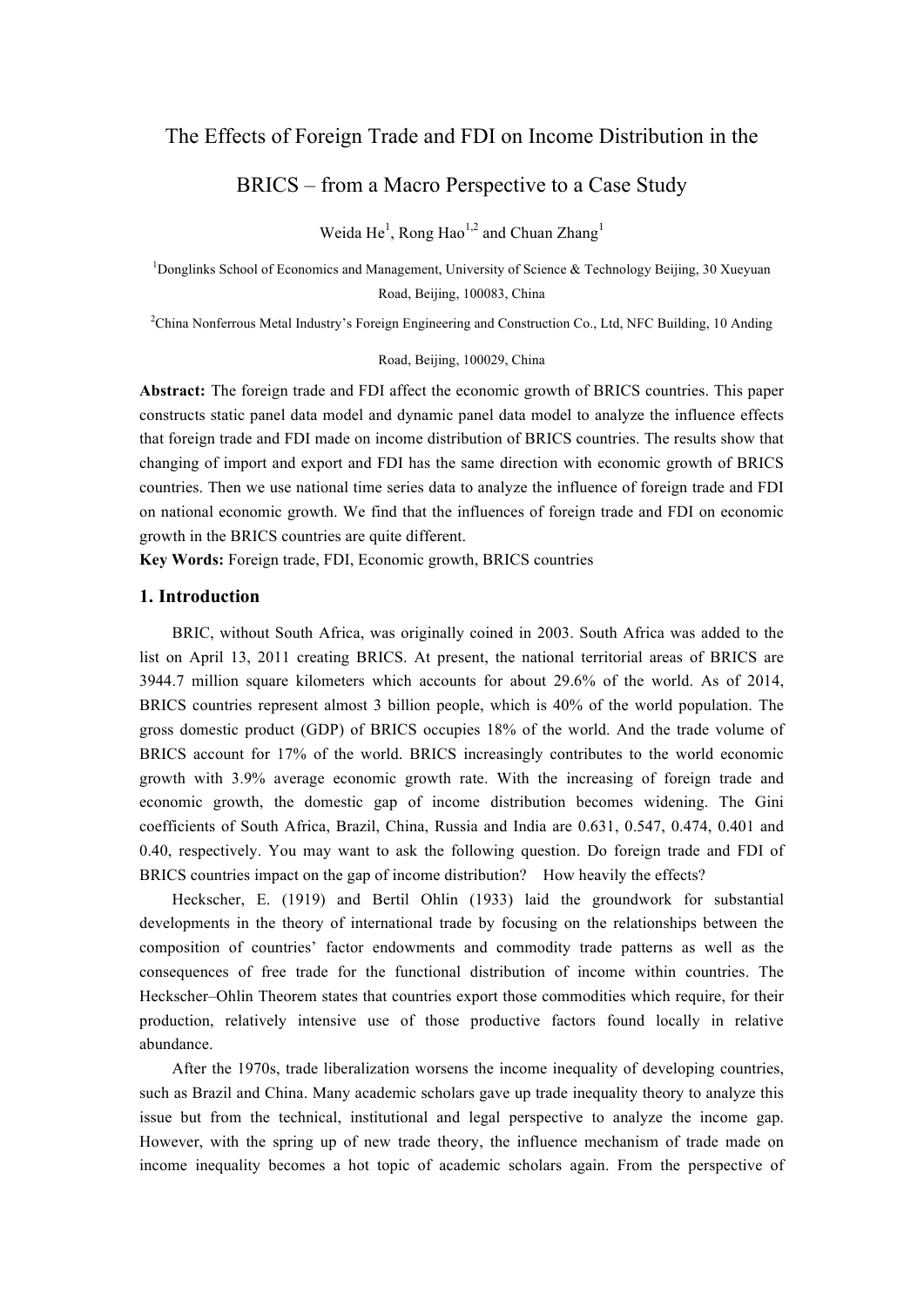intermediate goods trade, Feenstra and Hanson (1997) found that trade scale would exacerbate domestic income inequality. Robertson (2000) studied the relationship between foreign trade and income inequality by utilizing the data of Mexico. Galiani and Sanguinetti (2003) analyzed the relationship between income polarization and trade liberalization of Argentina in 1990s. They found that the penetration rate of import and wage income differentiation have the same direction change. Mehta and Hasan (2012) analyzed the impact mechanism of trade liberalization made on wage income gap of India. Zhang L, Li J Y and Xu X X. (2012) found that developing countries tend to technological progress of capital which leads the element income slanting to capital. After the 2008 financial crisis, emerging economies became the stabilizer of the world economy. The BRICS countries, as the first echelon of emerging economies, have naturally become the focus of academic scholars. Some academic scholars carried out many studies about agricultural products, service trade, economic growth and carbon emissions of BRICS countries (Tao M and Deng J K., 2010; Pao H and Tsai C 2010; Chen Q F, 2013). However, the research on the relations between foreign trade and domestic income gap of BRICS is rare. This paper further explores the influence effects that foreign trade and FDI made on income distribution of BRICS countries by using the data of World Bank, which is based on the panel data model.

#### **2. Model constructing and empirical analysis**

Free trade can result in the owners of relative abundant factors getting income increased, and the income of owners of relative scarce factors declines, which means foreign trade, can make the income distribution pattern of factor owner's change. The income distribution of BRICS countries presents a deteriorating trend in the process of involving in foreign trade and national economic cooperation. Therefore, this paper constructs static and dynamic panel data model which is based on controlling economic growth and social system.

(1) Static panel data model design

Based on the research of Meschi and Vivarelli (2009), this paper constructs the static panel data model as Eq.(1).

$$
GINI_{it} = a_1 trade_{it} + a_2 f d_{it} + \sum a_k X_{ikt} + \gamma_t + \lambda_i + \varepsilon_{it}
$$
\n
$$
\tag{1}
$$

Here,  $GINI_{it}$  denotes the situation of income inequality of *i* country in *t* period.  $a_1$ ,  $a_2$  and  $a_3$ are coefficients. *Trade<sub>it</sub>* measures the degree of foreign trade of a country. *fd<sub>it</sub>* is situation of utilizing foreign capital of a country. *Xikt* are other control variables that influence income inequality. *γ<sup>t</sup>* denotes time unobserved effects which mainly reflects the influences as time varying, such as employment policy, transfer payment policy and the price changing of main consumer products.  $\lambda_i$  represents region unobserved effects which reflects persistent differences between countries, such as economic development stage, social system and cultural tradition. *ɛit* is random error term.

(2) Dynamic panel data model design

 The changes of any economic factors are likely to have a certain amount of inertia. The previous results may have a certain influence on the next period. The income gap of BRICS countries may have lag effect. Therefore, introducing lag variable into dynamic model can better control lag factors. The difference GMM and system GMM estimation method can estimate dynamic panel data model. This paper constructs the dynamic panel data model as Eq.(2).

 $GINI_{it} = \phi \ GINI_{i}, t_1 + a_1 trade_{it} + a_2fd_{it} + \sum a_k X_{ikt} + \gamma_t + \lambda_i + \varepsilon_{it}$  (2)

The dynamic panel data model has the following two advantages. Firstly, regression process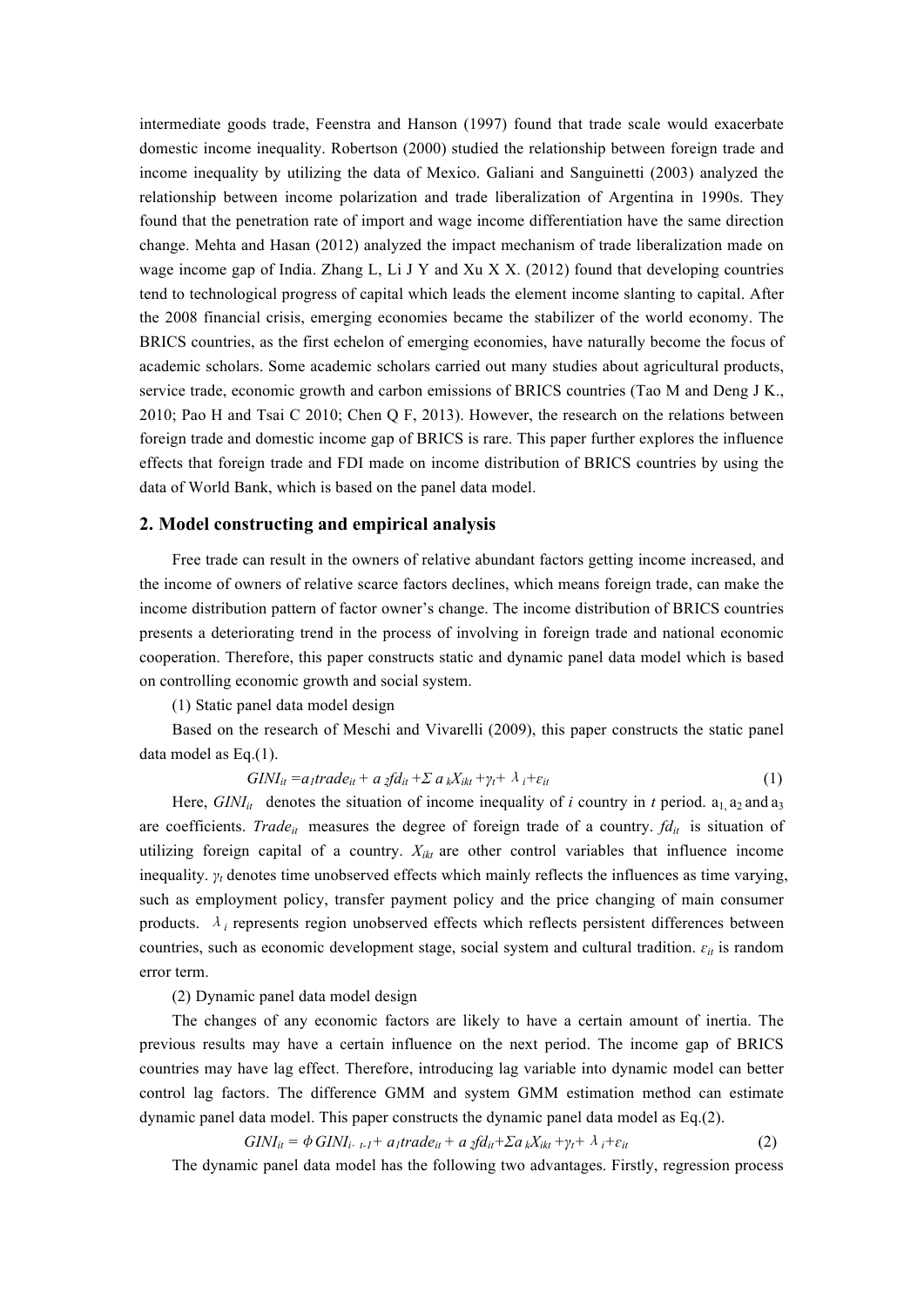may omit variables which relates to income distribution, such as cultural tradition and economic developing stage. However, these factors usually do not change over time. Taking difference can eliminate these invariant with time variables and individual unobserved effects. Therefore, taking difference can solve the problem of missing variables. Secondly, difference can eliminate reverse causality. However, dynamic panel data model may have endogenous problem. To solve this problem, this paper adopts the system GMM estimation method which is proposed by Arellano and Bover (1995). The specific method combines level regression equation and differential regression equation to estimate. Delayed leveling is instrumental variable of first-order difference in this estimation method and first-order difference is the instrumental variable of level variable. If the virtual test can be accepted, the instrumental variable in the model is appropriate.

(3) Index selection

The Gini coefficients of every country represent dependent variable in the model. The data of Gini coefficients come mainly from the World Bank database. The missing data are calculated by the following three approaches. The first one is calculated by the tendency charts of Gini coefficients which are provided by correlational studies. The second is double exponential smoothing method. The last is H-W smoothly added processing.

The foreign trade index is represented by export and import. The foreign capital actually utilized of every country represents FDI. These two indexes are processed by dividing by the CPI to eliminate the effects of price factor. In addition, the factors related to economic growth, public goods supply, employment and institutional factors can influence distribution of national income.

Economic growth indexes are denoted by per capita GDP and fixed asset investment. Under the condition of the emphasis on economic efficiency, economic grows faster, while social justice can be suppressed. Too much emphasis on social equity may also damage the economic efficiency. Therefore, there is a trade-off between economic growth and social equity. Simon Kuznets found that as an economy develops, market forces first increase and then decrease economic inequality by analyzing the data of America, the U.K., Germany, and so on. Kuznets believed that inequality would follow an inverted "U" shape. As research continues, many academic scholars find that inverted "U" shape curve is not suitable for every country. However, whether this curve is applicable to the BRICS countries need further discuss and verification. Therefore, this paper introduces the square of the per capita GDP in the regression model. The fixed asset investment index is represented by the World Bank database. Government investment in education represents public goods supply index. Education input variables mainly adopts public education expenditure. These three indexes are also processed by dividing by the CPI to eliminate the effects of price factor. Marketization, Urbanization and employment policies represent institutional factors. Marketization reflects the boundary between government and market. The more government intervenes to economic activities, the lower the marketization is. The BRICS countries, as emerging economies, the governments intervene a lot in the economic development process. Therefore, the marketization level is represented by the ratio of total government spending of financial expenditure. The improving of urbanization can help accelerate the resources flow in the urban and rural and eliminate economic development obstacle caused by dual structure. Urbanization is represented by the ratio of urban population of total population. The employment policies can influence the employment rate of a country. When the unemployment is high, the government can promulgate expanded employment policy to solve employment difficulties. The employment policies can solve the difficulties of low-income groups and increase their income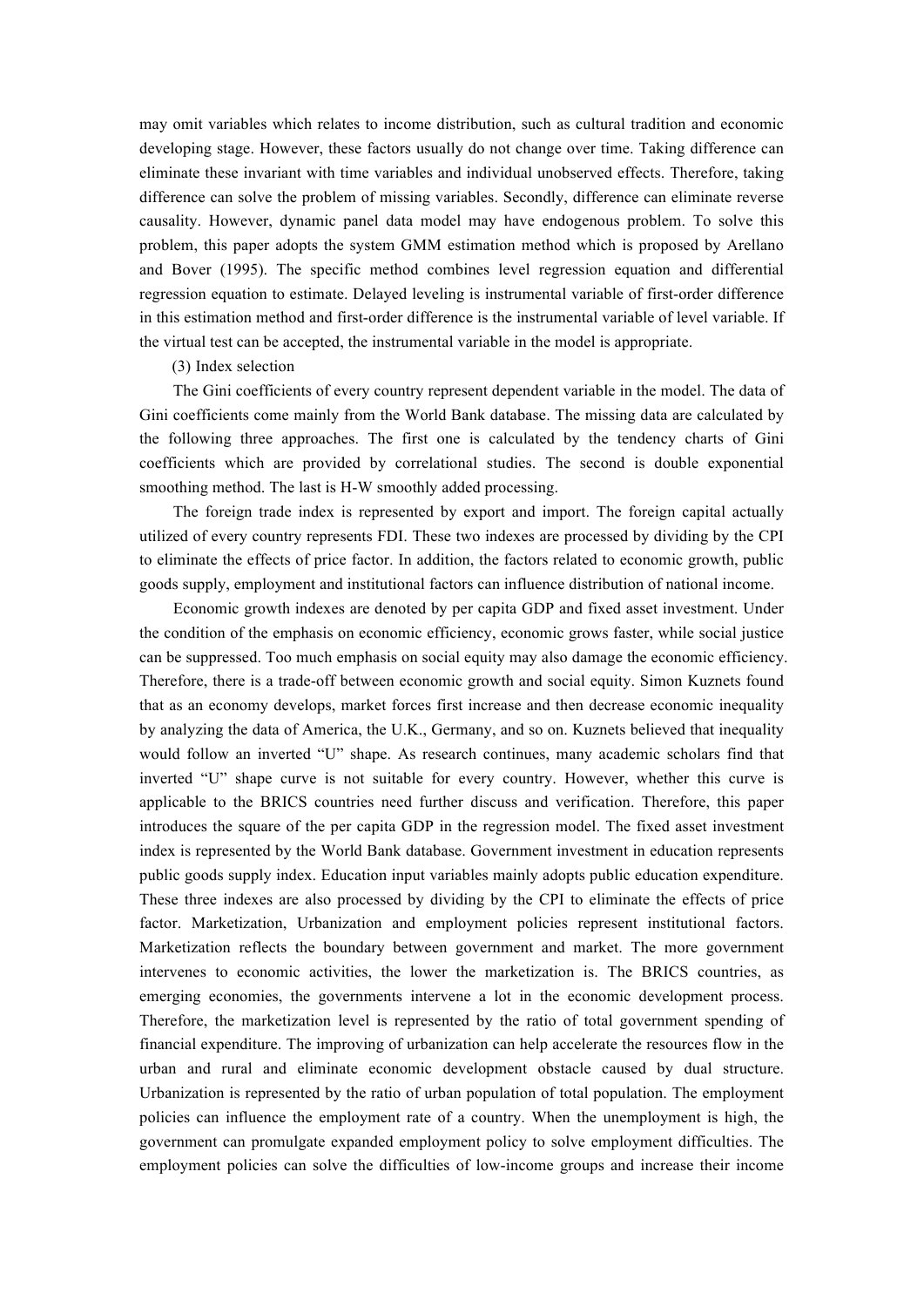level. The data of employment are come from the World Bank database. Joining the World Trade Organization can significantly affect the foreign trade and foreign investment activities of BRICS countries. This paper introduces dummy variable (wto). If the BRICS countries don't join in the WTO, the value of 'wto' is 0. If not, the value of 'wto' is 1.

(4) Data description statistical analysis and ADF unit root stationary test

The relate data of BRICS countries are showed in Table 1.

| Variables   | <b>Observations</b> | Mean value                | Standard deviation | Minimum value    | Maximum value |
|-------------|---------------------|---------------------------|--------------------|------------------|---------------|
| <b>GINI</b> | 230                 | 46.606                    | 12.011             | 24.0             | 67.4          |
| cap         | 230                 | $2.19e+11$                | $5.84e+11$         | 15               | $3.85e+12$    |
| cty         | 230                 | 48.136<br>20.743          |                    | 19.358<br>84.871 |               |
| edu         | 230                 | 3.882                     | 1.423              | 1.671            | 6.547         |
| emp         | 230                 | 20.865                    | 27.28              | 2.1              | 78.1          |
| ex          | 230                 | $2.35e+10$                | $6.98e+10$         | 7.261            | $3.71e+11$    |
| fd          | 230                 | $1.42e+09$<br>$3.97e+0.8$ |                    | $-4.52e+08$      | $9.63e+09$    |
| gdp         | 230                 | $7.99e+11$                | $1.22e+12$         | $6.60e+10$       | $8.22e+12$    |
| im          | 230                 | $3.12e+10$                | $9.92e+10$         | 9.064            | $6.62e+11$    |
| mkt         | 230                 | $1.23e+11$                | $1.79e+11$         | $1.22e+10$       | $1.12e+12$    |
| tim         | 230                 | 1996                      | 9.557              | 1980             | 2012          |
| wto         | 230                 | 0.495                     | 0.501              | $\theta$         | 1             |

Table 1 The related data descriptive statistics of BRICS countries

For dynamic panel data mode, the panel data must be smooth under the premise of effective estimation, otherwise may lead to spurious regression problem. In order to obtain a reliable conclusion, this paper adopts PP-Fisher and ADF unit root testing approaches to carry out stationary test. The test results are showed in Table 2. The results show that the original data are not stationary series. The first-order difference data present stable characteristics.

| Variables | ADF test          | Variables<br>PP test |         | ADF test          | PP test           |  |
|-----------|-------------------|----------------------|---------|-------------------|-------------------|--|
|           | <b>Statistics</b> | <b>Statistics</b>    |         | <b>Statistics</b> | <b>Statistics</b> |  |
| D(GINI)   | $64.668***$       | $124.782***$         | D(ex)   | $36.535***$       | $81.462***$       |  |
| D(cap)    | $24.01***$        | $55.126***$          | D(fd)   | 58.391***         | $92.86***$        |  |
| D(cty)    | 41 211***         | 77.719***            | D(im)   | $29.625***$       | 53.365***         |  |
| D(edu)    | 48.255***         | $71.595***$          | D(mkt)  | 18.646            | 19.698            |  |
| $D$ (emp) | $38.16***$        | $40.66***$           | D(pgdp) | $21.676***$       | $27.021***$       |  |

Table 2 The related data stationary test of BRICS countries

Notes: \*\*\* denotes 10% significance level, \*\* denotes 5% significance level.

(5) Regression results

In order to better analyze, this paper construct static panel model and dynamic panel data. The random effects model of the static panel model removes interclass mean. The dynamic panel data model contains the estimation of first-order difference model. Therefore, the above mentioned approaches both eliminate individual unobserved effects. There are some influence-factors changed over time in the model, such as income distribution policies, structure changes of factor endowments and economic cycle. The time unobserved effects have similar influences on every country. We can obtain the influences made by these changes by introducing time dummy variable in the model. Therefore, this paper introduces time trend variable (tim) to control the influences made by polices, structure changes of factor endowment and economic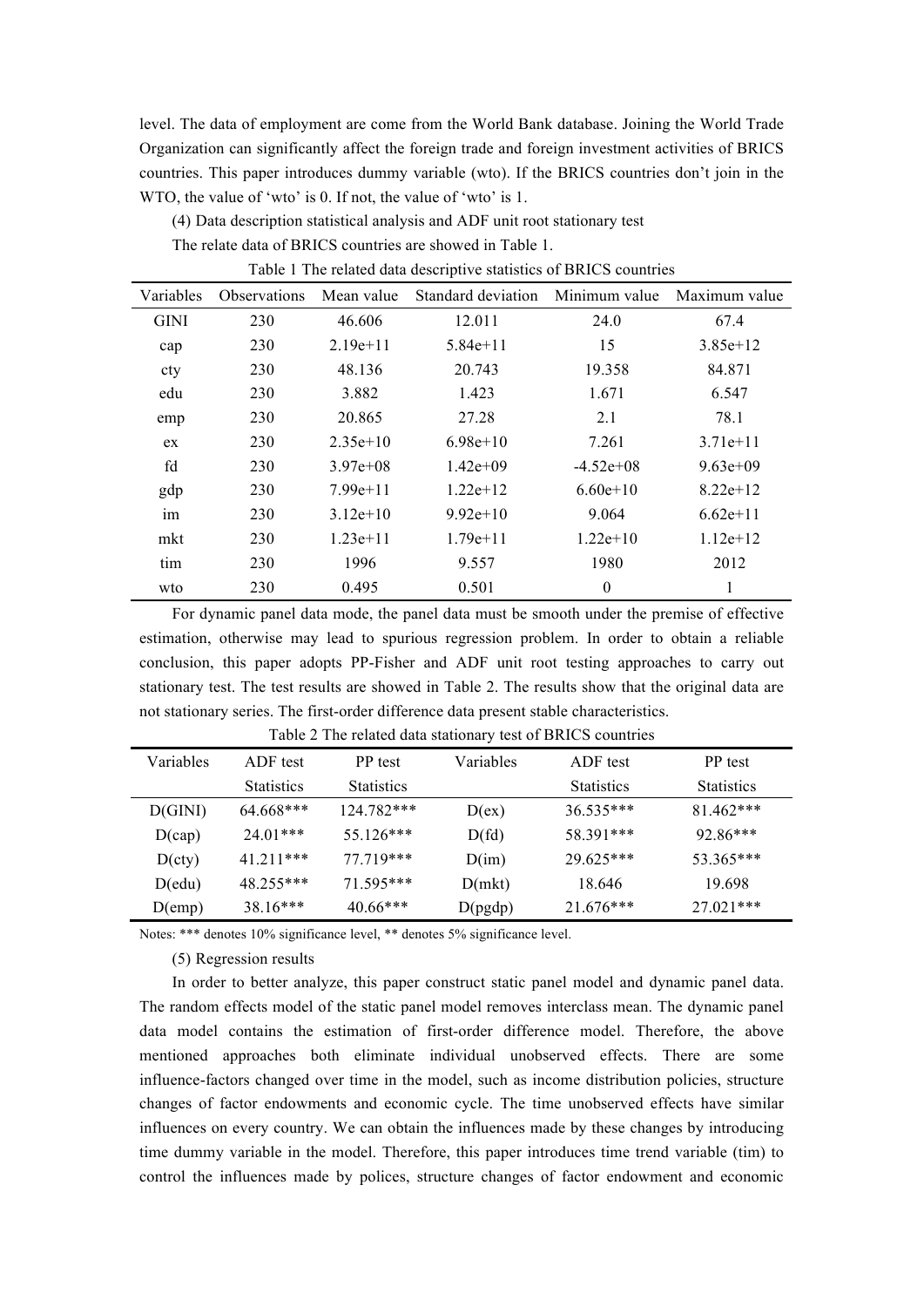cycle.

Due to the imperfectness of Russia's time series data, this paper only analyzes the other four countries. Based on the data of China, Brazil, India and South Africa from 1980 to 2012, this paper constructs the panel data model. The estimation results are showed in Table 3 and Table 4. According to the regression results of model 1, the comprehensive influence coefficient of foreign trade and investment on the income distribution of BRICS countries is 0.072 (see Table 4). Every 1% increasing of foreign trade and investment will lead the income distribution gap of BRICS countries to enhancing 7.2%.

The monomial coefficient and quadratic term coefficient of per capita GDP are statistically significant. The coefficient of quadratic term is minus, which means that the relation between per capita GDP and income distribution gap of BRICS countries is obviously reversed U-shape. The income Kuznets hypothesis is tenable. The result of model 1 derived from static panel data regression model. Without consideration of endogenous, the results of random effects model in model 1 are likely to be biased and inconsistent.

|             |                    | DIVIO COMINIOS     |                    |                  |  |
|-------------|--------------------|--------------------|--------------------|------------------|--|
| Variables   | Estimation method: | Estimation method: | Estimation method: |                  |  |
|             | RE effect          | Difference MM      | System GMM         |                  |  |
|             | Model 1            | Model 2            | Model 3            | Model 4          |  |
| $GINIi,t-1$ |                    | $0.44*$            | $0.281***$         | $0.212***$       |  |
| cap         | $0.047**$          | $0.090**$          | $0.04**$           | $0.041***$       |  |
| cons        | $-2.51$            | $-5.23$            | $-2.926*$          | $-10.36***$      |  |
| cty         | $0.620*$           | $0.51*$            | $0.390***$         | $0.018***$       |  |
| edu         | $-0.12*$           | $-0.043**$         | $-0.090***$        | $-0.107***$      |  |
| emp         | $0.019*$           | $-0.012*$          | $-0.0038*$         | $-0.0011*$       |  |
| ${\rm ex}$  | $0.061**$          | $0.028*$           | $0.058***$         | $0.05***$        |  |
| ex2         |                    |                    |                    |                  |  |
| fd          | $0.0068**$         | $0.007*$           | $0.0086***$        | $0.008*$         |  |
| fd2         | $\Box$             |                    |                    |                  |  |
| gdp         | 2.562**            | $0.487*$           | 1.967***           | $2.53***$        |  |
| gdp2        | $-0.045*$          | $-0.01**$          | $-0.035***$        | $-0.046***$      |  |
| im          | $0.0056*$          | $0.002*$           | $0.013*$           |                  |  |
| im2         |                    |                    |                    |                  |  |
| mkt         | $0.036*$           | $0.078*$           | $0.019*$           | $0.018*$         |  |
| tim         | $-0.015*$          | $-0.018*$          | $-0.011***$        |                  |  |
| wto         | $\blacksquare$     | $0.005*$           | $0.003*$           |                  |  |
| Wald chi2   | 0.993              | $\boldsymbol{0}$   | $\boldsymbol{0}$   | $\boldsymbol{0}$ |  |
| Prob>chi2   |                    |                    |                    |                  |  |
| Sargen test |                    | 0.582              | 0.253              | 0.19             |  |
| p           |                    |                    |                    |                  |  |
| Number of   | 230                | 230                | 230                | 230              |  |
| obs         |                    |                    |                    |                  |  |
| Data form   | Panel data         | Panel data         | Panel data         | Panel data       |  |

Table 3 The regression results of foreign trade and FDI influenced on income distribution gap of **BRICS** countries

Note: \*\*\* denotes 10% significant level. \*\* denotes 5% significant level. \* denotes 1% significant level.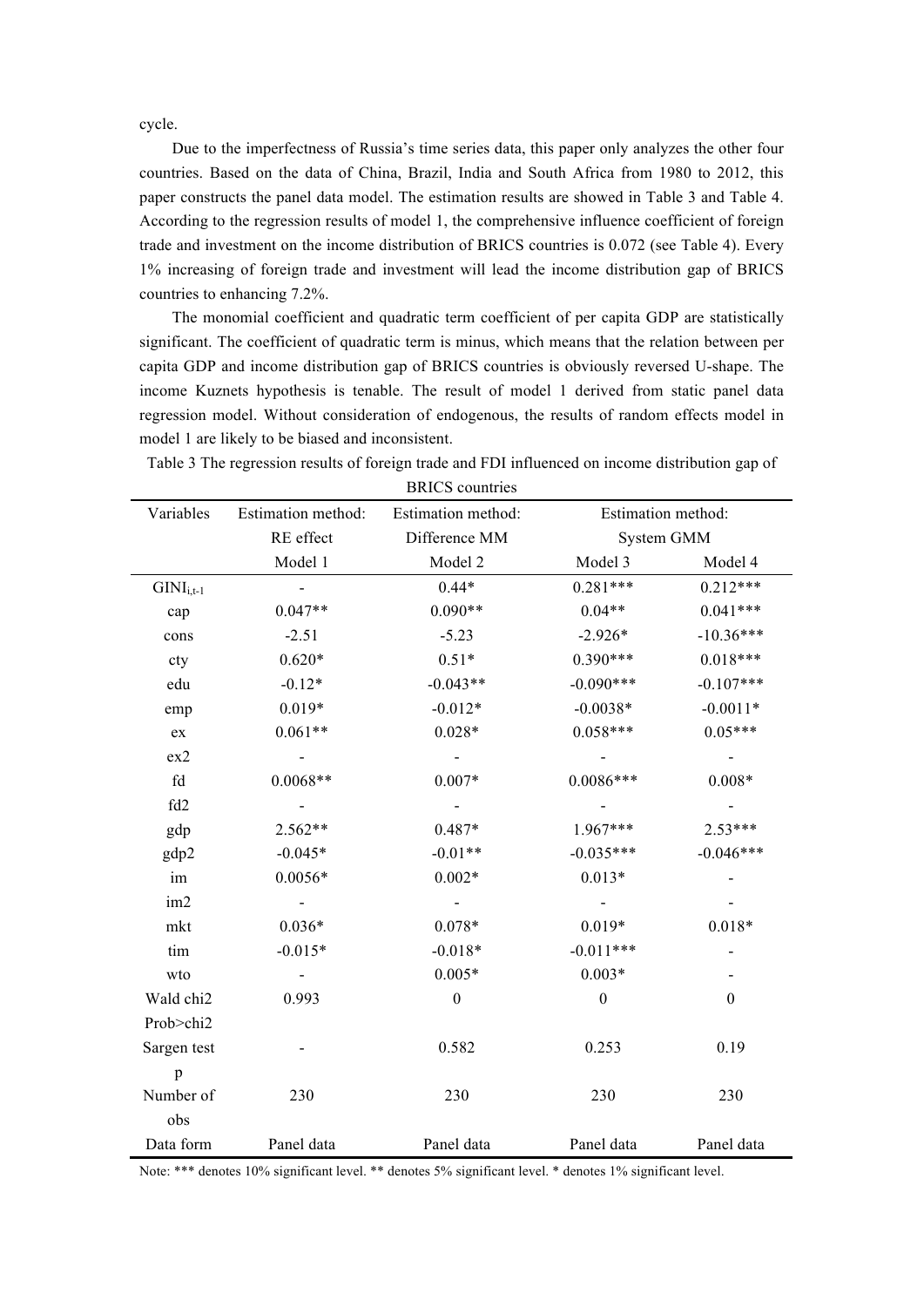Due to the endogenous among variables, the estimation results may be biased and inconsistent. Model 2 adopts difference GMM estimation approach. Model 2 estimates the relations between export, import, and FDI and income distribution gap. The probability value of Sargen test is above 0.1, which means we cannot refuse the null hypothesis under 10% significant levels. The null hypothesis is that instrumental variable is excessiveness identified. Therefore, instrumental variable is exogenous. The regression results of model 2 show that export and import, FDI have the same change direction with the income distribution gap of BRICS countries. As the foreign trade and FDI increasing, the domestic income distribution gap will enlarge. The excessiveness identified is minus, which means economic growth can help narrow the income gap. This conforms to Kuznets curves.

Model 3 adopts system GMM estimation approach. The regression results show that the comprehensive influence coefficient of foreign trade and investment on the income distribution of BRICS countries is 0.008. The influence of foreign trade and investment ranks only second to economic growth, export and fixed-asset investment. In addition, the coefficient obtained by system GMM approach obviously exceeds the difference GMM. The quadratic term coefficient of per capita GDP are all minus in model 1, model 2 and model 3, which conform to the shape of Kuznets curve. Although the income distribution gap of BRICS countries is large, it will shrink as the economic growth of BRICS countries. The income gap of Brazil and South Africa has showed a declined trend under the intervention of government's policies. The income gap of China will also narrow with technological progress and optimizing foreign trade structure. Therefore, the results are consistent with the basic situation.

#### **3. Comparative analysis of influences of foreign trade and FDI on income gap of**

### **BRICS countries**

Participating in foreign trade and investment profoundly affects the economic growth and income distribution pattern of the BRICS countries. However, the BRICS countries join the WTO in different time and the scale of investment and foreign is different. Moreover, the policies and cultural tradition are various. Therefore, foreign trade and investment make different influences on the income gap of each country. In order to distinguish these differences, this paper utilizes the time series data of BRICS countries to construct economic model. Firstly, the data have been carried out dimensionless method and stationary test. Then this paper estimates the model by using OLS approach. The regression results are shown in Table 4.

Model 1 utilizes the data of Brazil over 1961-2012 to estimate. When the economic growth and policies variables are controlled, the foreign trade and introduction of foreign capital almost make no change on the income distribution. The coefficient of 'wto' variable is 0.035. The income distribution gap presents widening tendency which verifies that the export and import and FDI enlarge the income gap of Brazil. We can obtain that Brazil conforms to the income Kuznets curve according to the regression results of quadratic term coefficient of per capita GDP.

Model 2 utilizes the data of China over 1980-2012 to estimate. When the economic growth and policies variables are controlled, the comprehensive influence coefficient of foreign trade and introduction of foreign capital is 0.14, which reflects that China's participation in national cooperation and international division of labor make the income gap widen. The coefficient of 'wto' variable is 0.040. The income distribution gap also presents widening tendency. The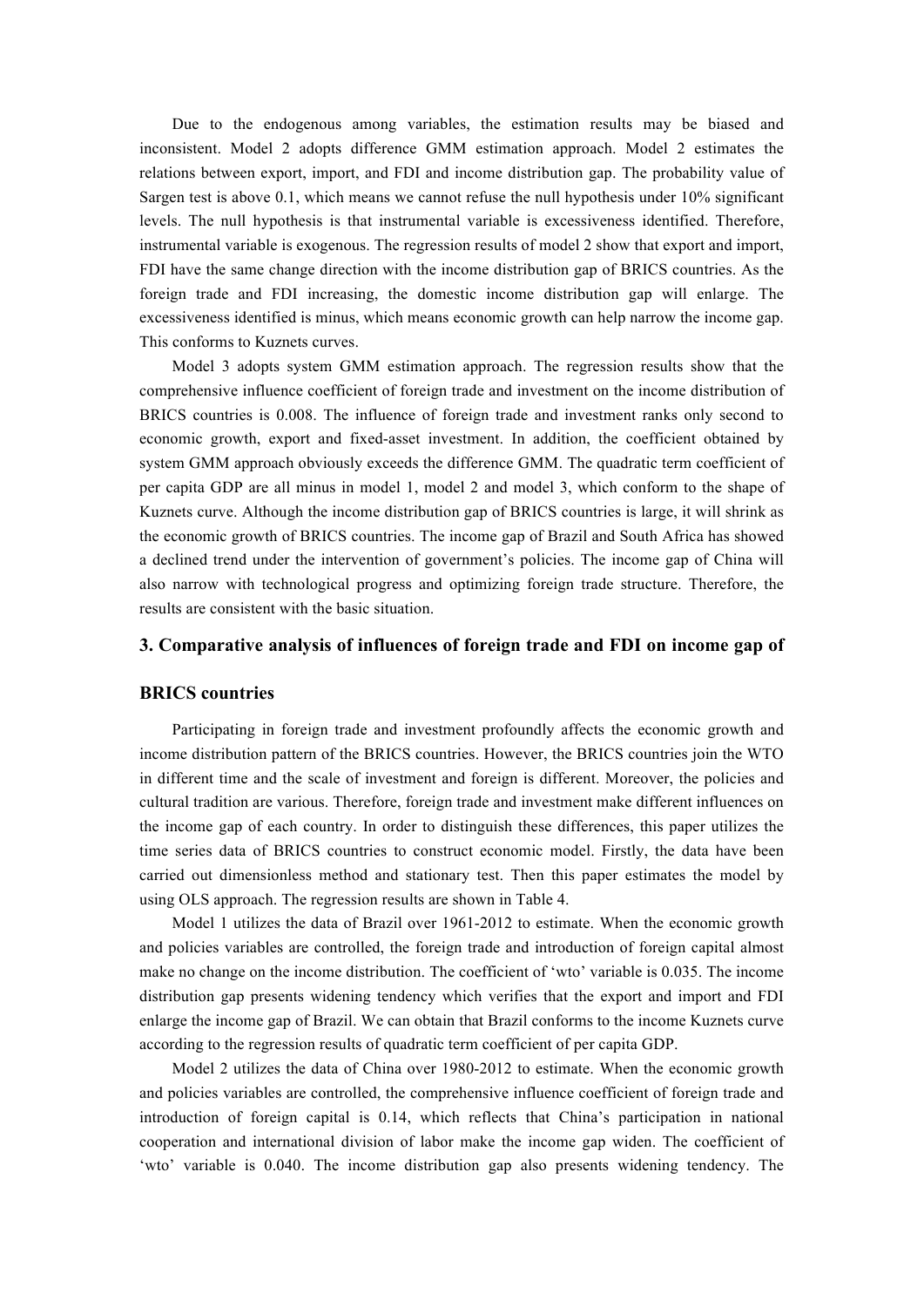quadratic term coefficient of per capita GDP is minus, which conforms to the Kuznets curve.

Model 3 carries out regression estimation by using the data of India from 1975 to 2012. When the economic growth and policies variables are controlled, the comprehensive influence coefficient of foreign trade and introduction of foreign capital is -0.23, which reflects that participation in national cooperation and international division of labor make the income gap of India shrink. The coefficient of 'wto' variable is -0.024, which illustrates the income gap of India narrow.

Model 4 carries out regression estimation by using the data of South Africa from 1963-2012. When the economic growth and policies variables are controlled, the comprehensive influence coefficient of foreign trade and introduction of foreign capital is 0.37. Due to the single products structure, foreign trade and introduction of foreign capital do not solve the problem of income inequality in South Africa. The coefficient of 'wto' variable is 0.025. We find that the income gap become large after joining WTO. The quadratic term coefficient of per capita GDP is positive number, which reflects that the Gini coefficient of South Africa does not conform to the Kuznets reversed U-shape curve.

| Variables     | Model 1     | Model 2     | Model 3     | Model 4     |
|---------------|-------------|-------------|-------------|-------------|
| cap           | $-0.018***$ | $-0.092**$  | $-0.029*$   |             |
| cty           | $1.13*$     | $5.201**$   | $-2.28**$   | $-0.194$    |
| edu           | $-0.07*$    | $0.480*$    | $0.042*$    | $-0.158*$   |
| emp           | -           | 1.859**     | $-0.028**$  | $0.005*$    |
| ex            | $0.03***$   | $0.087**$   | $0.135**$   | $0.366***$  |
| fd            | $0.008*$    | $-0.0002*$  | $0.013**$   | $-0.004*$   |
| gdp           | $-0.0018**$ | $0.086**$   | $-10.92**$  | $0.013**$   |
| gdp2          | $-0.02*$    | $-0.026*$   | $0.203**$   | $0.001*$    |
| im            | $-0.0023*$  | $0.058**$   | $-0.20***$  | $0.008*$    |
| mkt           | $0.072*$    | $-0.156**$  | 0.395**     | $0.080*$    |
| tim           | $-0.013**$  | $-0.112**$  | $-0.0003*$  | $0.015**$   |
| wto           | $0.035*$    | $0.040*$    | $-0.024*$   | $0.025*$    |
| Wald chi2     | 0.000       | 0.000       | 0.000       | 0.000       |
| Number of obs | 92          | 86          | 90          | 90          |
| Data form     | Time series | Time series | Time series | Time series |

|  |  |  |  | Table 4 The regression results of influences foreign trade and FDI on income distribution gap |  |
|--|--|--|--|-----------------------------------------------------------------------------------------------|--|
|  |  |  |  |                                                                                               |  |

Note: \*\*\* denotes 10% significant level. \*\* denotes 5% significant level. \* denotes 1% significant level.

## 4. Conclusions

BRICS countries participating in foreign trade and the introduction of foreign capital not only promote the economic growth, increase the resources utilization efficiency and become important forces in the world, but also profoundly affect their income distribution pattern. This paper utilizes the data of the World Bank to analyze this issue. We take BRICS countries as a whole and construct a dynamic panel data model by using GMM estimation approach. We find that the influence coefficients that export, import and FDI on income distribution gap of BRICS countries are 0.059, 0.014 and 0.087, respectively. The comprehensive influence coefficient of foreign trade and introduction of foreign capital on income gap is 0.081, which reflects that the income gap of BRICS countries in the process of opening up is expanding. According to the different condition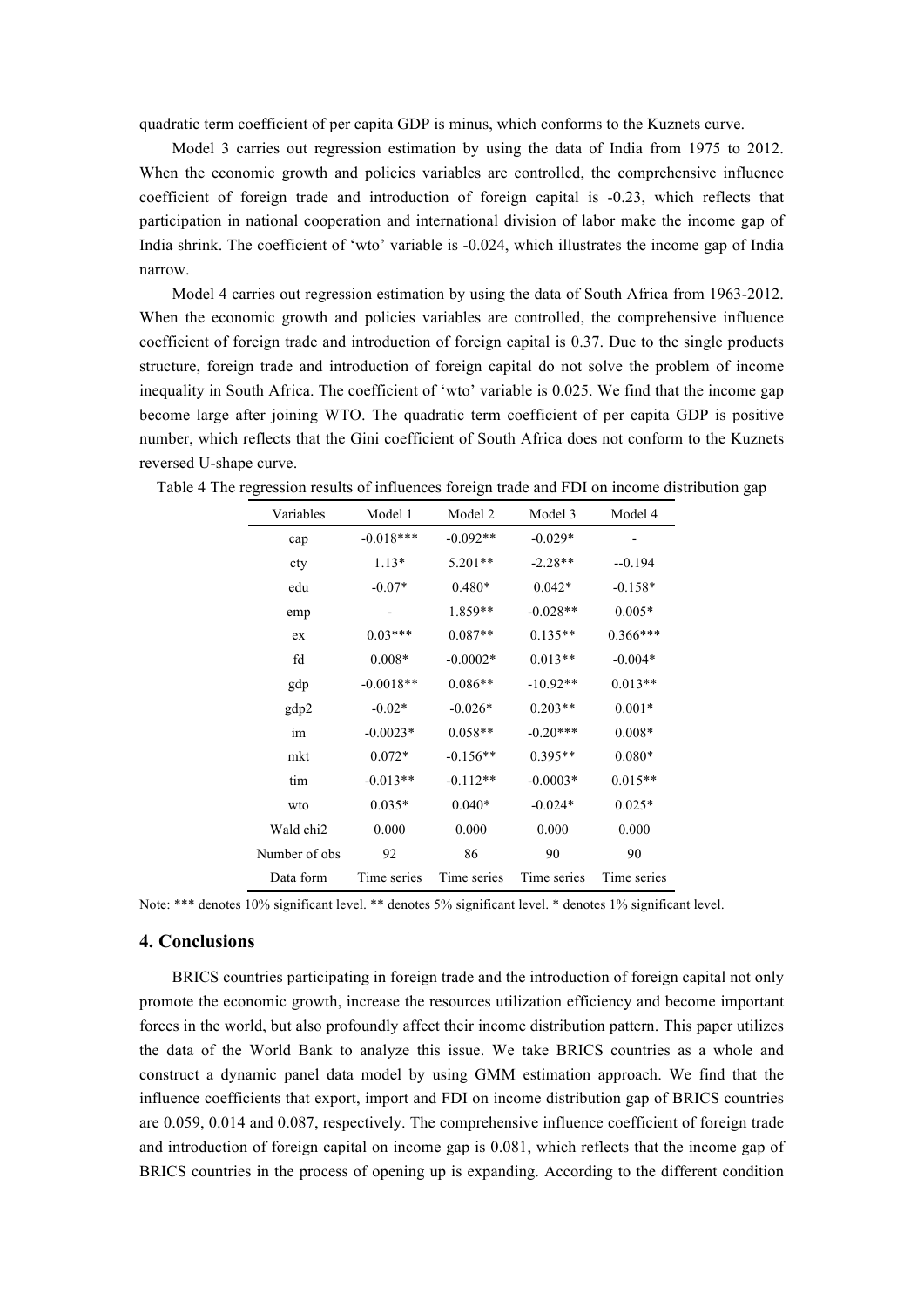of each country, this paper establishes different models for each BRICS countries based on the time series data. We find that the income gap of Brazil, South Africa and China presents widening tendency after joining the WTO. The comprehensive influence coefficients of foreign trade and introduction of foreign capital on income gap in these three countries are 0.15, 0.37 and 0.14. However, the income gap of India shows a narrowing tendency after joining the WTO. India's comprehensive influence coefficient of foreign trade and introduction of foreign capital on income gap is -0.07. The time series data of Russia is too short that cannot be established econometric model to carry on the empirical analysis. However, Russia has been actively involved in the international economic cooperation and division of labor since 1989. The ratio of dependence on foreign trade has maintained above 50%. The Gini coefficient of Russia is more than 0.4. We can conclude that high foreign trade dependence and high income gap both exist in Russia.

Research on the relationship between foreign trade and national income gap is an eternal theme accompanied by the trade liberalization and global economic integration process. Due to the limitation of data source, this paper only analyzes the domestic income gap from foreign trade and FDI perspective and does not analyze from the aspects of intra-industry trade, service trade and so on. These are the direction for further research in the future.

## **Acknowledgments**

The authors also would like to thank the financial support provided by the National Social Science Foundation of China under Grant No. 14ZDA088, the Social Science Foundation of Beijing under Grant No. 14JGA014 and the fundamental research funds for the Central Universities under Grant No. 06106117. Authors are solely responsible for all remaining errors.

## **References:**

- Arellano M, Bover O. Another Look at the Instrumental Variable Estimation of Error-Components Models [J].Journal of Econometrics, 1995(68):29-51.
- Chen Q F. The Commodity Structure of Trade, Factor Market Distortions and Factor Income Distribution [J]. Economic Survey, 2013, 5: 42-47.
- Feenstra R, Hanson G. Productivity Measurement and the Impact of Trade and Technology on Wages: Estimates for the U.S., 1972-1990[Z]. Cambridge,MA: NBER Working Paper 6052,1997.
- Galiani S, Sanguinetti P. The Impact of Trade Liberalization of Wage Inequality: Evidence from Agentina [J]. Journal of Development Economics, 2003,72(12):57-80.
- Heckscher, E. 1919. The effect of foreign trade on the distribution of income. Ekonomisk Tidskriff, 497–512. Translated as chapter 13 in American Economic Association, Readings in the Theory of International Trade, Philadelphia: Blakiston, 1949, 272–300, and a new translation is provided in Flam and Flanders.
- Lerner, A. 1933. Factor prices and international trade. Mimeo. Published in Economica 19, 1952,  $1-15.$
- Mehta A, Hasan R. The Effects of Trade and Services Liberalization on Wage Inequality in India[J]. International Review of Economics and Finance, 2012,23(6):75-90.
- Meschi E, Vivarelli M. Trade and Income Inequality in Development Countries[J]. World